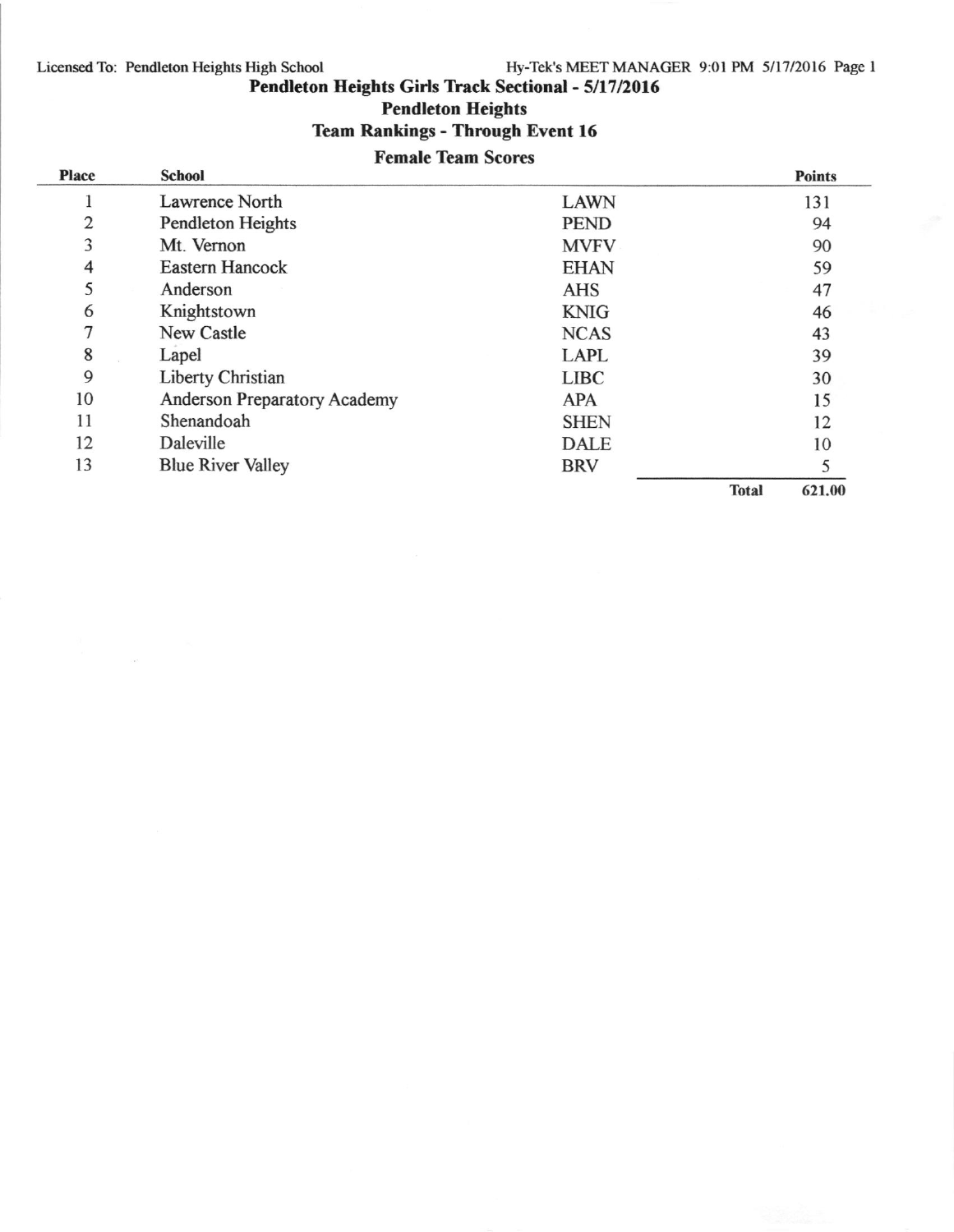### Pendleton Heights High School

# Hy-Tek's MEET MANAGER 9:00 PM 5/17/2016 Page 1

Pendleton Heights Girls Track Sectional - 5/17/2016<br>Pendleton Heights

|                          | Girls 100 Meter Dash<br><b>Lane Name</b> | <b>Team</b> | <b>Prelims</b>     |
|--------------------------|------------------------------------------|-------------|--------------------|
|                          | <b>Preliminaries</b>                     |             |                    |
|                          | 1 Christenson, Alexa                     | <b>MVFV</b> | 13.32 <sub>C</sub> |
|                          | 2 Addington, Tera                        | LAPL        | 13.500             |
|                          | 3 Hamilton, Staisha                      | <b>AHS</b>  | 13.640             |
|                          | 4 Colvin, Nijah                          | LAWN        | 13.520             |
|                          | 5 Franklin, Alexis                       | <b>MVFV</b> | 13.740             |
|                          | 6 Sharp, Mallery                         | <b>BRV</b>  | 13.970             |
|                          | 7 Prado, Trinity                         | AHS         |                    |
|                          |                                          | <b>LAPL</b> | 13.99q             |
|                          | 8 Miller, Brandi                         |             | 14.02q             |
|                          | 9 Miles, Shayla                          | LAWN        | 14.19              |
|                          | 10 Skinner, Kayla                        | <b>DALE</b> | 14.29              |
|                          | 11 Arnold, Abby                          | <b>KNIG</b> | 14.30              |
|                          | 12 Rodriguez, Betsy                      | PEND        | 14.36              |
|                          | 13 Byars, Devyn                          | PEND        | 14.40              |
|                          | 14 Griffin, Madaline                     | BRV         | 14.70              |
|                          | 15 Acra, Katie                           | <b>SHEN</b> | 14.73              |
|                          | 16 Schurman, Katherine                   | <b>APA</b>  | 14.75              |
|                          | 17 McClendon, Angel                      | APA         | 14.87              |
|                          | 18 Streaty, Nya                          | DALE        | 14.94              |
|                          | 19 Stunda, Maddie                        | EHAN        | 15.00              |
|                          | 20 Wilson, Abby                          | <b>SHEN</b> | 15.16              |
|                          | 21 Ma, Zhuoya                            | <b>NCAS</b> | 16.21              |
| $\overline{\phantom{a}}$ | Williams, Gabriella                      | <b>NCAS</b> | DQ                 |
|                          | Girls 100 Meter Dash                     |             |                    |
|                          | Name                                     | Team        | <b>Finals</b>      |
| <b>Finals</b>            |                                          |             |                    |
|                          | 1 Christenson, Alexa                     | <b>MVFV</b> | 13.24              |
|                          | 2 Colvin, Nijah                          | LAWN        | 13.55              |
|                          | 3 Addington, Tera                        | LAPL        | 13.57              |
|                          | 4 Franklin, Alexis                       | <b>MVFV</b> | 13.73              |
|                          | 5 Hamilton, Staisha                      | AHS         | 13.87              |
|                          |                                          | <b>BRV</b>  |                    |
|                          | 6 Sharp, Mallery                         |             | 14.06              |
|                          | 7 Miller, Brandi                         | LAPL        | 14.38              |
| 8                        | Prado, Trinity                           | <b>AHS</b>  | 14.53              |
|                          | Girls 200 Meter Dash                     |             |                    |
|                          | <b>Lane Name</b>                         | <b>Team</b> | <b>Prelims</b>     |
|                          | <b>Preliminaries</b>                     |             |                    |
| 1                        | Colvin, Nijah                            | LAWN        | 27.34 <sub>C</sub> |
|                          | 2 Christenson, Alexa                     | <b>MVFV</b> | 27.77C             |
|                          | 3 Gibson, Kiara                          | <b>MVFV</b> | 27.80 <sub>C</sub> |
|                          | 4 Hamilton, Staisha                      | AHS         | 28.10 <sub>C</sub> |
|                          | 5 Suesz, Elaine                          | KNIG        | 28.41 <sub>C</sub> |
|                          | 6 Watkins, Monica                        | LIBC        | 28.70 <sub>Q</sub> |
|                          | 7 Newsom, Pearson                        | AHS         | 28.48q             |
|                          | 8 Cowger, Kate                           | PEND        | 28.79q             |
|                          | 9 Addington, Tera                        | LAPL        | 28.83              |
| 10                       | Baker, Donyae                            | <b>LAWN</b> | 28.99              |
|                          | 11 Gray, Karlee                          | EHAN        | 29.00              |
|                          | 12 Williams, Gabriella                   | <b>NCAS</b> | 29.07              |
|                          | 13 Skinner, Kayla                        | DALE        | 29.33              |
|                          | 14 Smith, Grace                          | <b>NCAS</b> | 29.59              |
|                          | 15 Dorman, Chloe                         | APA         | 29.63              |
|                          |                                          |             |                    |

|                | <b>Results</b>                           |             |               |
|----------------|------------------------------------------|-------------|---------------|
|                | 16 Miller, Brandi                        | <b>LAPL</b> | 29.71         |
|                | 17 Byars, Devyn                          | <b>PEND</b> | 29.71         |
|                | 18 Fancher, Kayla                        | EHAN        | 30.30         |
|                | 19 Streaty, Nya                          | <b>DALE</b> | 30.84         |
|                | 20 Schurman, Katherine                   | APA         | 31.12         |
| 21             | McCorkle, Raeann                         | SHEN        | 32.65         |
|                | Girls 200 Meter Dash                     |             |               |
|                | Name                                     | <b>Team</b> | <b>Finals</b> |
| <b>Finals</b>  |                                          |             |               |
|                | 1 Christenson, Alexa                     | <b>MVFV</b> | 27.47         |
|                | 2 Colvin, Nijah                          | <b>LAWN</b> | 27.75         |
|                | 3 Gibson, Kiara                          | <b>MVFV</b> | 28.01         |
|                | 4 Watkins, Monica                        | <b>LIBC</b> | 28.73         |
|                | 5 Suesz, Elaine                          | KNIG        | 28.89         |
|                | 6 Newsom, Pearson                        | <b>AHS</b>  | 28.91         |
|                | 7 Hamilton, Staisha                      | <b>AHS</b>  | 28.95         |
|                | 8 Cowger, Kate                           | PEND        | 29.31         |
|                |                                          |             |               |
|                | Girls 400 Meter Dash<br><b>Lane Name</b> | <b>Team</b> | <b>Finals</b> |
| <b>Finals</b>  |                                          |             |               |
| 1              | Watkins, Monica                          | LIBC        | 1:02.85       |
|                | 2 Stine, Taylor                          | <b>EHAN</b> | 1:03.32       |
| 3              | Wyant, Tylor                             | <b>LAPL</b> | 1:04.02       |
|                | 4 Allen, Kayla                           | <b>LAWN</b> | 1:05.56       |
| 5              | Dudley, Sarah                            | PEND        | 1:05.72       |
|                | 6 Smith, Grace                           | <b>NCAS</b> | 1:06.64       |
|                | 7 Arnold, Abby                           | KNIG        | 1:06.74       |
|                | 8 Chaves, Leah                           | <b>MVFV</b> | 1:06.86       |
|                | 9 Nolen, Cora                            | KNIG        | 1:07.58       |
|                | 10 Rodriguez, Deisdy                     | PEND        | 1:07.91       |
| 11             | Ramirez, Cassie                          | MVFV        | 1:08.17       |
| 12             | Mills, Shelby                            | <b>NCAS</b> | 1:08.65       |
| 13             | Davis, Joyclyn                           | AHS         | 1:08.97       |
|                | 14 Riddle, Morgan                        | <b>DALE</b> | 1:09.30       |
| 15             | McCloud, Jahla                           | LIBC        | 1:09.66       |
|                | 16 Griffin, Madaline                     | <b>BRV</b>  | 1:10.05       |
|                | 17 Grider, Gabrielle                     | LAWN        | 1:10.44       |
|                | 18 Price, Christina                      | APA         | 1:10.56       |
|                | 19 Slaven, Cydney                        | AHS         | 1:14.36       |
|                | 20 Carpenter, Olivia                     | <b>SHEN</b> | 1:17.16       |
| 21             | Sharp, Mallery                           | BRV         | 1:18.76       |
|                | 22 McClendon, Angel                      | APA         | 1:19.91       |
|                |                                          |             |               |
|                | Girls 800 Meter Run                      | <b>Team</b> |               |
| <b>Finals</b>  | <b>Lane Name</b>                         |             | <b>Finals</b> |
| $\mathbf{I}$   | Dean, Grace                              | LAWN        | 2:22.18       |
|                | 2 Riding, Shania                         | LAWN        | 2:23.81       |
| $\overline{3}$ | Magers, Christina                        | PEND        | 2:25.91       |
|                | 4 Dudley, Monica                         | PEND        | 2:29.62       |
|                | 5 Watson, Hannah                         | MVFV        | 2:33.36       |
| 6              | Johnson, Cara                            | <b>EHAN</b> | 2:34.96       |
|                | 7 Loller, Noelle                         | LAPL        | 2:35.32       |
|                | 8 Schleter, Margaret                     | <b>MVFV</b> | 2:38.67       |
|                | 9 Schrope, Emily                         | EHAN        | 2:40.11       |
|                |                                          |             |               |
|                |                                          |             |               |
|                |                                          |             |               |

| 10             | Bryson, Katlin                        | <b>AHS</b>         | 2:45.76       |
|----------------|---------------------------------------|--------------------|---------------|
| 11             | Koontz, Madysen                       | <b>BRV</b>         | 2:48.91       |
| 12             | Crim, Kelsey                          | KNIG               | 2:49.12       |
| 13             | Thomas, Lori                          | <b>KNIG</b>        | 2:50.08       |
| 14             | Baty, Macie                           | <b>SHEN</b>        | 2:52.28       |
|                | 15 Graham, Olivia                     | <b>NCAS</b>        | 2:56.50       |
|                | 16 Campbell, Mackenzie                | <b>BRV</b>         | 2:58.17       |
|                | 17 McGraw, Sadie                      | <b>AHS</b>         | 3:00.14       |
| 18             | McCloud, Liannah                      | <b>LIBC</b>        | 3:08.53       |
|                | 19 Welch, Wesli                       | <b>DALE</b>        | 3:16.43       |
| $\cdots$       | Millikan, Regan                       | <b>NCAS</b>        | NT            |
| $\cdots$       | Riddle, Mackenzie                     | <b>DALE</b>        | NT            |
|                | --- Dang, My                          | LIBC               | NT            |
| $\cdots$       | Floyd, Hannah                         | <b>SHEN</b>        | NT            |
|                | Girls 1600 Meter Run                  |                    |               |
|                | <b>Name</b>                           | <b>Team</b>        | <b>Finals</b> |
| <b>Finals</b>  |                                       |                    |               |
| 1              | Matsuoka, Laura                       | <b>LAWN</b>        | 5:29.55       |
| 2              | McCarty, Alli                         | <b>PEND</b>        | 5:32.81       |
| 3              | Parker, Syd                           | <b>PEND</b>        | 5:37.68       |
| $\overline{4}$ | McCurdy, Michaela                     | <b>LIBC</b>        | 5:42.08       |
| 5              | Brock, Catherine                      | <b>NCAS</b>        | 5:45.71       |
| 6              | Foster, Chelsea                       | <b>MVFV</b>        | 5:48.86       |
| $\overline{7}$ | Grider, Gabrielle                     | LAWN               | 5:50.85       |
| 8              | Loller, Noelle                        | <b>LAPL</b>        | 5:51.51       |
| 9              | Murali, Alaina                        | <b>NCAS</b>        | 5:58.83       |
|                | --- Campbell, Mackenzie               | <b>BRV</b>         | NT            |
|                | --- Donaldson, Chanise                | <b>MVFV</b>        | NT            |
|                |                                       |                    |               |
|                |                                       |                    |               |
|                | --- McRobert, Logan                   | <b>BRV</b>         | NT            |
|                | --- Harvey, Tracy                     | <b>AHS</b>         | NT            |
|                | --- Fullington, Lauren                | <b>AHS</b>         | NT            |
|                | --- Floyd, Annie                      | <b>EHAN</b>        | NT            |
|                | --- Riddle, Mackenzie                 | <b>DALE</b>        | NT            |
|                | --- Peavler, Harley                   | <b>KNIG</b>        | NT            |
|                | --- Baty, Macie                       | <b>SHEN</b>        | NT            |
|                | -- Pritchett, Brooke                  | <b>DALE</b>        | NT            |
|                | Girls 3200 Meter Run                  |                    |               |
|                | <b>Name</b>                           | <b>Team</b>        | <b>Finals</b> |
| <b>Finals</b>  |                                       |                    |               |
| 1              | Buck, Alex                            | <b>PEND</b>        | 10:43.63      |
| $\overline{2}$ | Baer, Faith                           | <b>PEND</b>        | 11:52.40      |
| 3              | Loughery, Madeline                    | LAWN               | 11:56.97      |
| 4              | Carson, Jean                          | LAWN               | 12:23.87      |
| 5              | Murali, Alaina                        | <b>NCAS</b>        | 13:03.98      |
| 6              | Woodruff, Reagan                      | <b>MVFV</b>        | 13:04.74      |
| 7              | Brock, Catherine                      | <b>NCAS</b>        | 13:19.07      |
| 8              | McRobert, Logan                       | <b>BRV</b>         | 13:21.40      |
|                | 9 Lopez, Teresa                       | APA                | 13:21.84      |
|                | -- Smith, Lauren                      | LAPL               | NT            |
|                | --- Lutz, Kara                        | LAPL               | NT            |
|                | --- Lowe, Mellisa                     | <b>SHEN</b>        | NΤ            |
|                | --- Donaldson, Chanise                | <b>MVFV</b>        | NT            |
|                | -- Haas, Lauren                       | <b>BRV</b>         | NT            |
|                | --- Kulali, Sharon<br>-- Pautler, Amy | AHS<br><b>DALE</b> | NT<br>NT      |